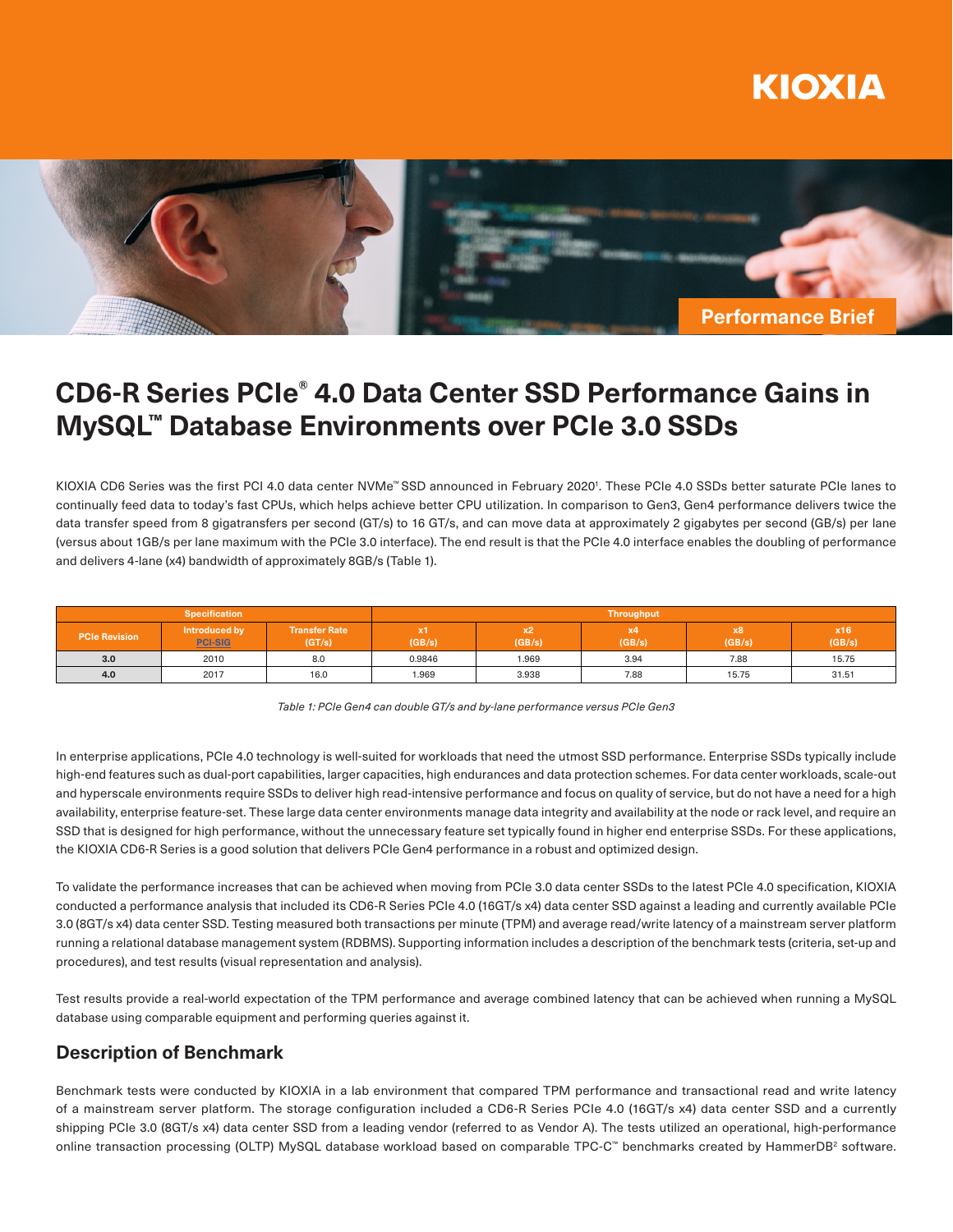## **Test Conditions**

The hardware and software equipment used for these benchmark tests included:

- **AMD Based QCT S5K Server:** One (1) dual socket server with two (2) AMD EPYC™ 7702P processors, featuring a total of 128 processing cores, 2.0 GHz frequency, and 128 gigabytes<sup>2</sup> (GB) of DDR4 DRAM (3,200 megabits per second (Mbps) speed)
- **Operating System:** CentOS™ v8.2
- **Application:** MySQL v8.0
- **Benchmark Software:** Comparable TPC-C benchmark tests generated through HammerDB v3.3 test software
- **Storage Devices (Table 2):**

One (1) KIOXIA CD6 Series PCIe 4.0 (16GT/s x4) SSD with 7.68 terabyte<sup>3</sup> (TB) capacity

One (1) Vendor A PCIe 3.0 (8GT/s x4) SSD with 7.68 TB capacity

| <b>Specifications</b>                    | <b>CD6-R Series</b>                    | <b>Vendor A</b>      |  |
|------------------------------------------|----------------------------------------|----------------------|--|
| Interface                                | PCIe 4.0. NVMe 1.4                     | PCIe 3.0, NVMe 1.2a  |  |
| Capacity                                 | 7.68 TB                                | 7.68 TB              |  |
| <b>Form Factor</b>                       | 2.5-inch (15mm)                        | 2.5-inch (7mm)       |  |
| <b>NAND Flash Type</b>                   | BiCS FLASH™ 3D Flash Memory (96-layer) | 3D TLC (64-layer)    |  |
| Drive Writes per Day <sup>4</sup> (DWPD) | I (5 yrs)                              | $1.3(3 \text{ yrs})$ |  |

| <b>Key Setup Parameters</b>  | <b>CD6-R Series</b> | <b>Vendor A</b> |
|------------------------------|---------------------|-----------------|
| Data Warehouses <sup>5</sup> | 5.000               | 5,000           |
| Virtual User Count           | 64                  | 64              |
| InnoDB Buffer Pool Size      | 64 GB               | 64 GB           |

*Table 2: SSD specifications and set-up parameters*

### **Set-up & Test Procedures**

The test system was configured using the hardware and software equipment outlined above. The MySQL application was configured to store both the log and database on the SSD that was tested. Additionally, HammerDB software was run locally on the server as there was excess CPU available to not cause bottlenecks in performance. It was configured with a test schema based on the TPC-C benchmark (to emulate a MySQL OLTP database environment). The MySQL application was then loaded with 5,000 data warehouses that comprised about 442 GB of the server's storage capacity. The MySQL InnoDB storage engine buffer pool size was set to 64 GB, which corresponds to the amount of memory that is allocated to the MySQL application.

Additionally, the test tool was configured for 64 virtual users to simultaneously send query threads in order to obtain responses. The query response time was also set to one millisecond (ms), demonstrating the ability to achieve very fast responses.

TPM and latency tests were run once for each tested SSD series and the latency results were gathered while the TPM test was ongoing.

The objective of the tests was to showcase how a PCIe 4.0 (16GT/s x4) data center SSD provides significantly higher performance and lower latency for common database applications when compared to a PCIe 3.0 (8GT/s x4) SSD.

#### **Test Results**

TPM and latency benchmarks were conducted with the result recorded. For TPM, the higher the value, the better the result. For read and write latency, the lower the value, the better the result.

#### **Transactions Per Minute**

In an OLTP database environment, TPM is a measure of how many transactions in the TPC-C transaction profile are being executed per minute. The HammerDB software, executing the TPC-C transaction profile, randomly performs new order transactions and randomly executes additional transaction types such as payment, order status, delivery and stock levels. This benchmark simulates an OLTP environment where there are a large number of users that conduct simple, yet short transactions that require sub-second response times and return relatively few records.

The TPM test results (Figure 1):

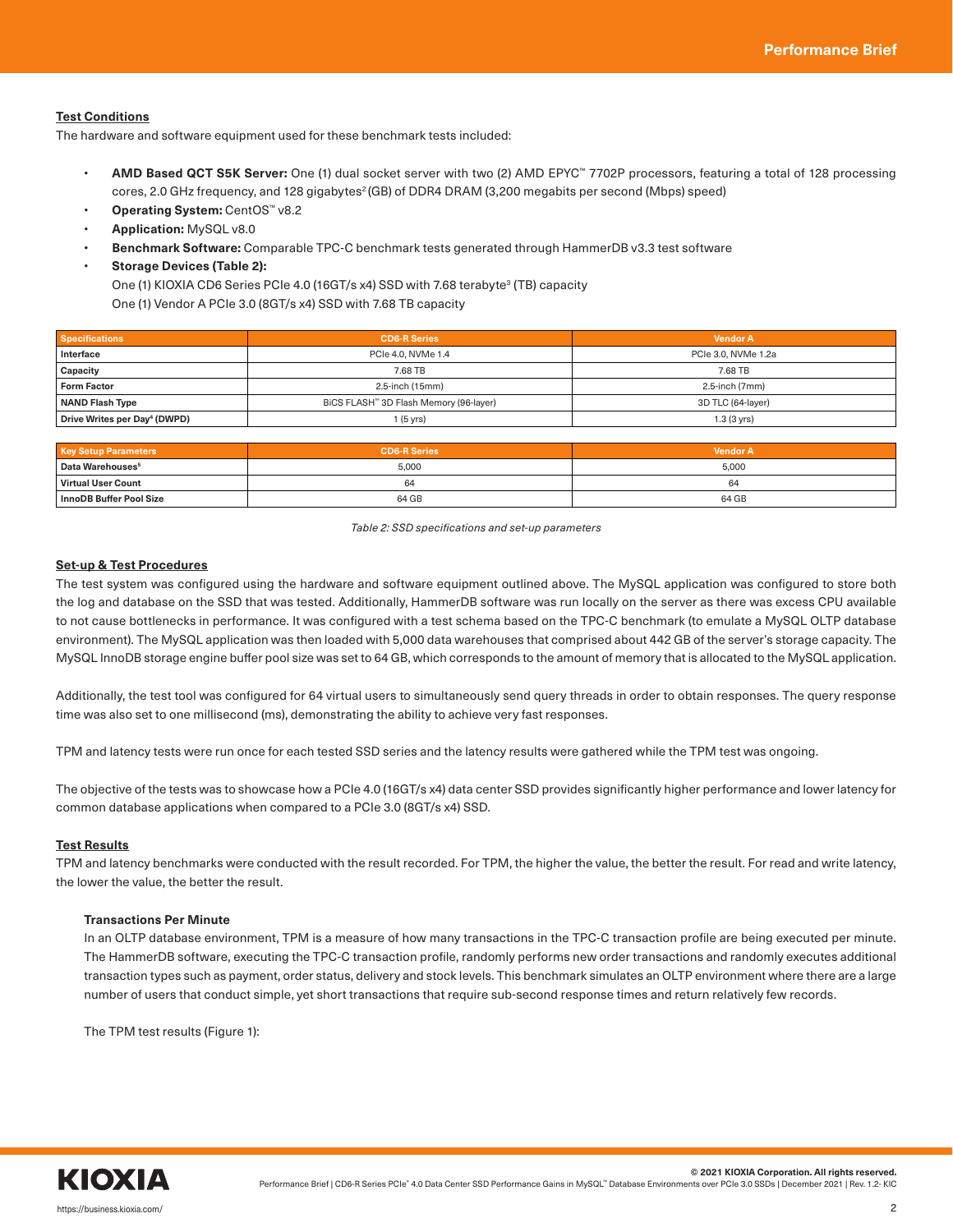

*Figure 1: TPM comparison of data center PCIe 4.0 vs PCIe 3.0 SSDs (higher is better)*

## **Average Read and Write Latency**

Latency is the delay in time before a storage device completes a data transaction following an instruction from the host for that request. The time it takes for the data requests to complete can greatly affect application performance and the user experience. Application response time often has built-in latency between the user and the server, so maintaining low-latency within the server will usually translate into a better user experience.

The read and write latency test results (Figure 2):



*Figure 2: Latency comparison of data center PCIe 4.0 vs PCIe 3.0 SSDs (lower is better)*

# **Test Analysis**

From the benchmark test results, the PCIe 4.0 (16GT/s x4) data center SSD (KIOXIA CD6-R Series) enabled the server to deliver almost 90% more transactions per minute when compared to the PCIe 3.0 (8GT/s x4) data center SSD. The CD6-R Series' TPM performance enables a mainstream server platform to support significantly more transactions, all while servicing transactions with over 66% better read latency.

Better storage performance also has a domino effect on overall system performance, to the point of potentially reducing DRAM requirements or other factors. To demonstrate the advantages of the CD6-R Series PCIe 4.0 (16GT/s x4) data center SSD as it relates to memory allocation, additional tests were conducted that limited the MySQL application to 32 GB of available DRAM (versus 64 GB as set in the original performance test). For this DRAMspecific test, the CD6-R Series SSD delivered 662,975 transactions per minute, while the Vendor A drive delivered a TPM of 337,419. This resulted in a 96% performance advantage for the CD6-R Series SSD.

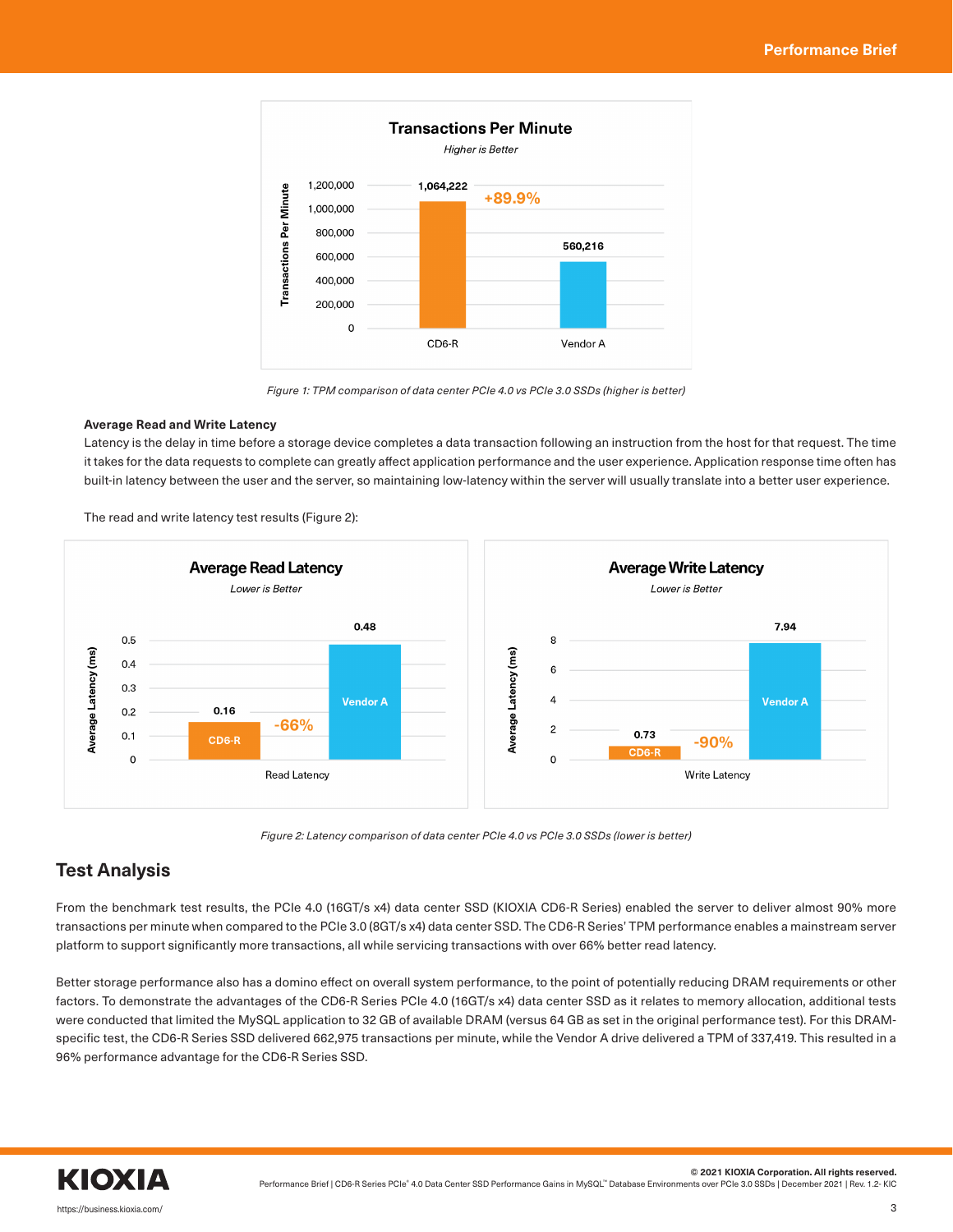The CD6-R Series SSD result of 662,975 TPM when under a DRAM constraint of 32 GB outperformed the Vendor A system configuration when 64 GB of DRAM is available, delivering 560,216 transactions per minute. Even with half of the DRAM allocated, the CD6-R Series with 32 GB of DRAM delivered over 18% better TPM when compared to Vendor A's performance with 64 GB of DRAM allocated (Figure 3). This result demonstrated that increased SSD performance impacts system performance regardless of a scale-up or a scale-down.



*Figure 3: TPM comparison of data center PCIe 4.0 vs PCIe 3.0 SSDs using 50% less DRAM (higher is better)*

Systems deployed with PCIe 4.0 (16GT/s x4) data center SSDs can deliver more TPM, allowing clustered systems to run many more transactions per node. Higher transactions per node enable a large scale out of MySQL clusters that utilize fewer servers for hosting MySQL databases, and significantly lower acquisition and operating cost per transaction served. It also serves more users per node which ultimately translates to fewer nodes that are required to meet cluster capacity or performance targets. The lower latency per transaction can also help to lower response times, which in turn improve the user experience.

## **Summary**

The testing demonstrated that a single KIOXIA CD6-R PCIe 4.0 (16GT/s x4) data center SSD with less DRAM can outperform a currently shipping PCIe 3.0 (8GT/s x4) data center SSD from a leading vendor with more DRAM, and can have a dramatic impact on system sizing. If extra performance is needed, then CD6-R Series SSDs can be utilized to get greater throughput out of the system.

KIOXIA CD6-R Series PCIe 4.0 (16GT/s x4) data center SSDs demonstrate both value and high performance, which are key benefits that come to mind when selecting storage capabilities for data center environments. The series demonstrates significantly improved performance and latency compared to the PCIe 3.0 (8GT/s x4) data center SSD and offers a range of storage capacities up to 15.36 TB. The CD6-R Series delivers enterprise-class quality with support of one and three DWPD options for read-intensive and mixed use applications respectively.

Driven by the PCIe 4.0 interface and NVMe 1.4 specification, CD6-R Series SSDs deliver more storage bandwidth and input/output operations per second (IOPS) than SSDs based on the PCIe 3.0 interface, enabling them to complete over 90% more database transactions per minute, and service more users simultaneously. These data center SSDs represent KIOXIA's commitment to quality and innovation, and deliver an improved user database experience.

The CD6-R Series is included in the KIOXIA CD Series of PCIe 4.0 data center SSDs. Additional CD6-R Series SSD information is available [here.](https://business.kioxia.com/en-us/ssd/data-center-ssd.html)